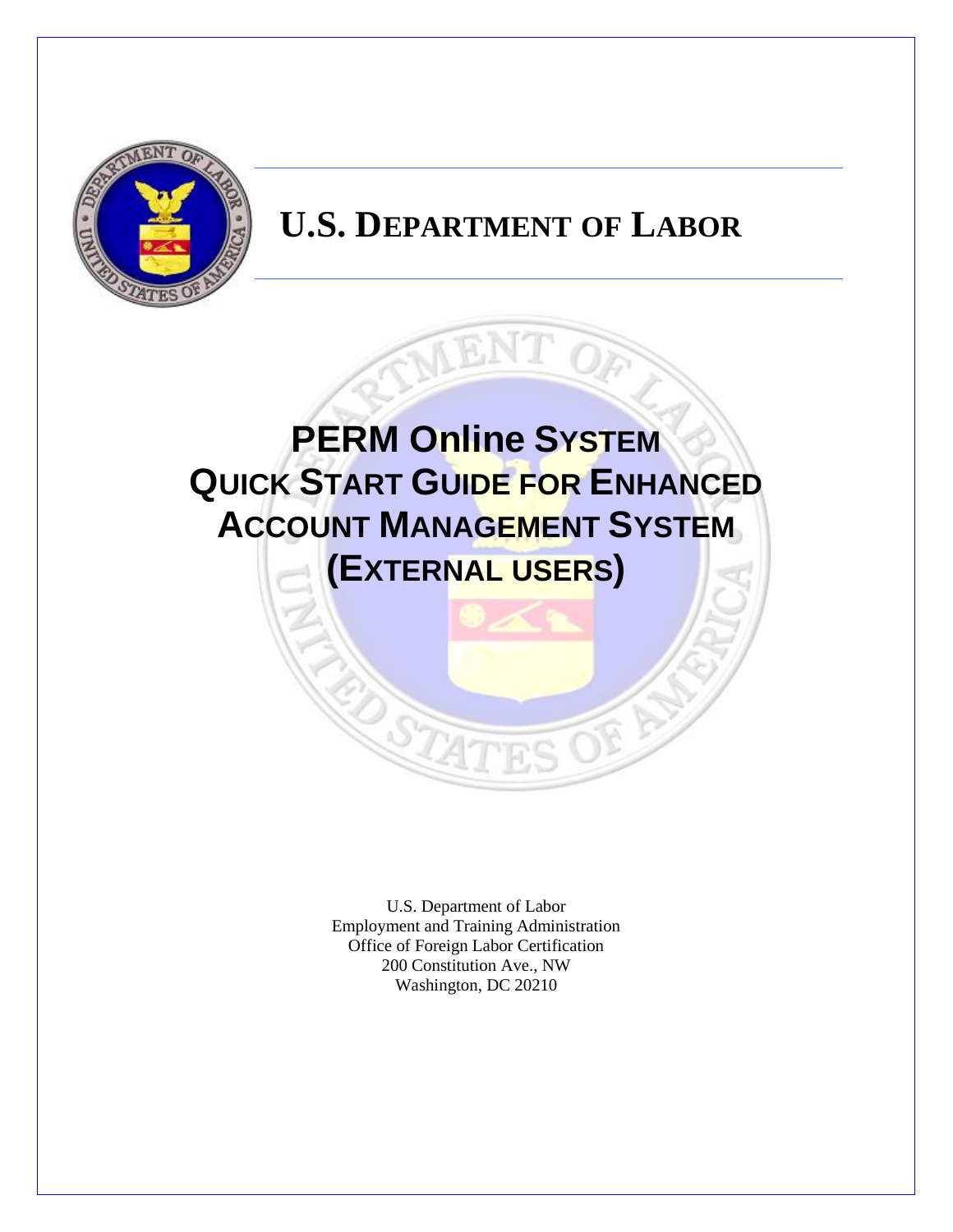

### **INTRODUCTION**

#### **Intended Audience**

This quick guide is intended for Employers, Attorneys and Agents and their representatives using the PERM system.

### **Purpose and Benefits**

To enhance PERM Online System security OFLC has upgraded the Account Management features to be consistent with DOL and Federal Government standards. These enhancements include:

| <b>Feature</b>             | <b>Description</b>                                 |
|----------------------------|----------------------------------------------------|
| <b>Stronger Passwords</b>  | Enforces length, complexity and reuse of passwords |
| <b>Password Expiration</b> | Requires a new password every 90 days              |

This guide is a quick overview of the account management changes.

#### **What This Means for You**

- You are required to change your password within 90 days of the previous change. *PERM system will send you reminder emails as your password ages*. You may reset your password on the Login Information Tab on the My Account Page any time prior to password expiration.
- Passwords need to meet certain criteria to be valid. This includes password length (8 to 15 characters), using special characters, including upper and lower case letter(s), having least one number and you cannot reuse a password that has been used in the previous 12 passwords.
- If your password expires, you will be required to re-activate your account by identifying yourself, selecting your secret question and providing the correct answer. After correctly answering your secret question, you will be emailed a temporary password to gain access to the system and reset your password.
- You can always contact the PERM Help Desk ( $plc.help@dol.gov$ ) and request your password be reset, if you have difficulty resetting it yourself.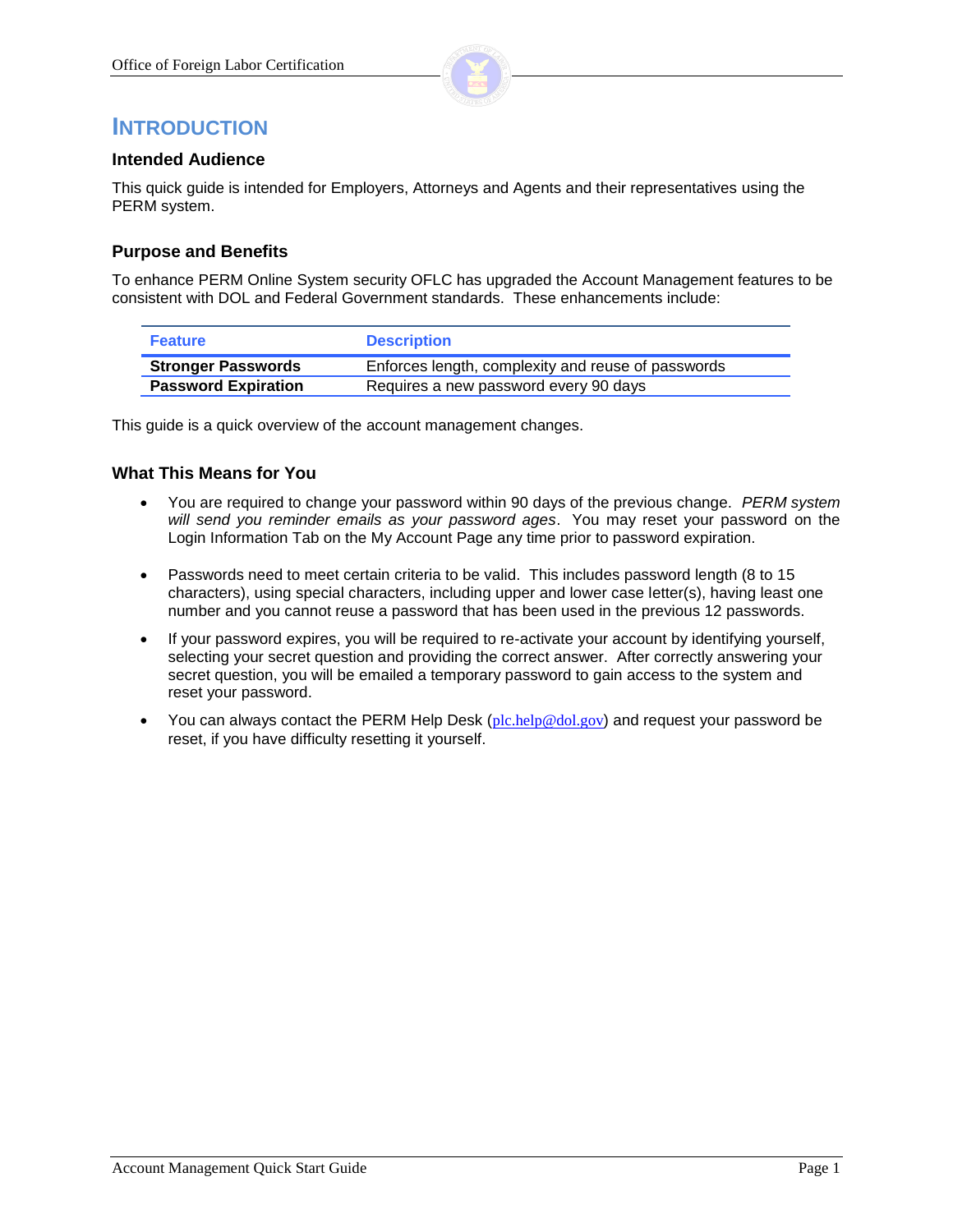

### **FIRST TIME LOGIN**

After the new PERM release, you will be required to update your account information.

1. Login on the PERM Online System Home Page [http://plc.doleta.gov](http://plc.doleta.gov/).

| <b>MENTIN</b>                                                                                       | HOME   FAQ   ONLINE HELP   PRIVACY                                                                                                                                        |
|-----------------------------------------------------------------------------------------------------|---------------------------------------------------------------------------------------------------------------------------------------------------------------------------|
| ETA<br>Foreign Labor Certification                                                                  |                                                                                                                                                                           |
| <b>REGULATIONS</b><br><b>CERTIFICATIONS</b><br><b>WAGE INFO</b>                                     | <b>DOCUMENTS</b><br><b>FORM INSTRUCTIONS</b><br>CONTACT                                                                                                                   |
| <b>Welcome</b> to the Foreign Labor Certification<br><b>Permanent Online System</b>                 | If you are a registered user, enter your<br>login information.<br><b>LOGIN</b><br><b>Username:</b><br>Forgot your username<br>Password:<br>and/or password?               |
| <b>Paperwork Reduction Act</b><br><b>ETA</b><br><b>Disclaimer</b><br>DOL<br><b>OFLC</b>             | <b>Expiration Date</b><br><b>Processing Center</b><br>Form ETA 9089                                                                                                       |
| <b>About Permanent Online</b><br>Get an overview.<br>Register<br>Become a registered user for free. | Please be sure you are using Adobe Acrobat<br>Reader 8.0 or higher to print the Form 9089. Use<br>the button below to get the latest version of<br><b>Acrobat Reader.</b> |

**Figure 1: PERM Online System Home page**

- 2. Upon successful login, the system navigates you to 'Update User Password' screen
- 3. Enter your old password (current/temporary password)
- 4. Enter New Password using password parameters provided
- 5. Re-enter the new password in Confirm Password field
- 6. Select a secret question from the dropdown
- 7. Enter a corresponding answer
- 8. Select update button to change password

|                             | Before you can access your account, you must enter your secret question and answer, and change the temporary<br>password assigned to you to a New Password. Your New Password must follow the password requirements listed<br>below. Be sure to enter a password that you can easily remember but cannot be easily quessed by anyone else. |
|-----------------------------|--------------------------------------------------------------------------------------------------------------------------------------------------------------------------------------------------------------------------------------------------------------------------------------------------------------------------------------------|
| <b>Update User Password</b> |                                                                                                                                                                                                                                                                                                                                            |
| Username:                   | to16permext6                                                                                                                                                                                                                                                                                                                               |
| Old Password:               |                                                                                                                                                                                                                                                                                                                                            |
| New Password:               |                                                                                                                                                                                                                                                                                                                                            |
| Confirm New Password:       |                                                                                                                                                                                                                                                                                                                                            |
| <b>Secret Question:</b>     | $\checkmark$                                                                                                                                                                                                                                                                                                                               |
| Secret Answer:              |                                                                                                                                                                                                                                                                                                                                            |
|                             | Password must consist of:<br>- Between 8 to 15 characters<br>One uppercase letter<br>One lowercase letter<br>One number<br>· One special character<br>· Cannot be the same as previous password                                                                                                                                            |
|                             | Update<br>Cancel                                                                                                                                                                                                                                                                                                                           |

**Figure2. Update User Password Page**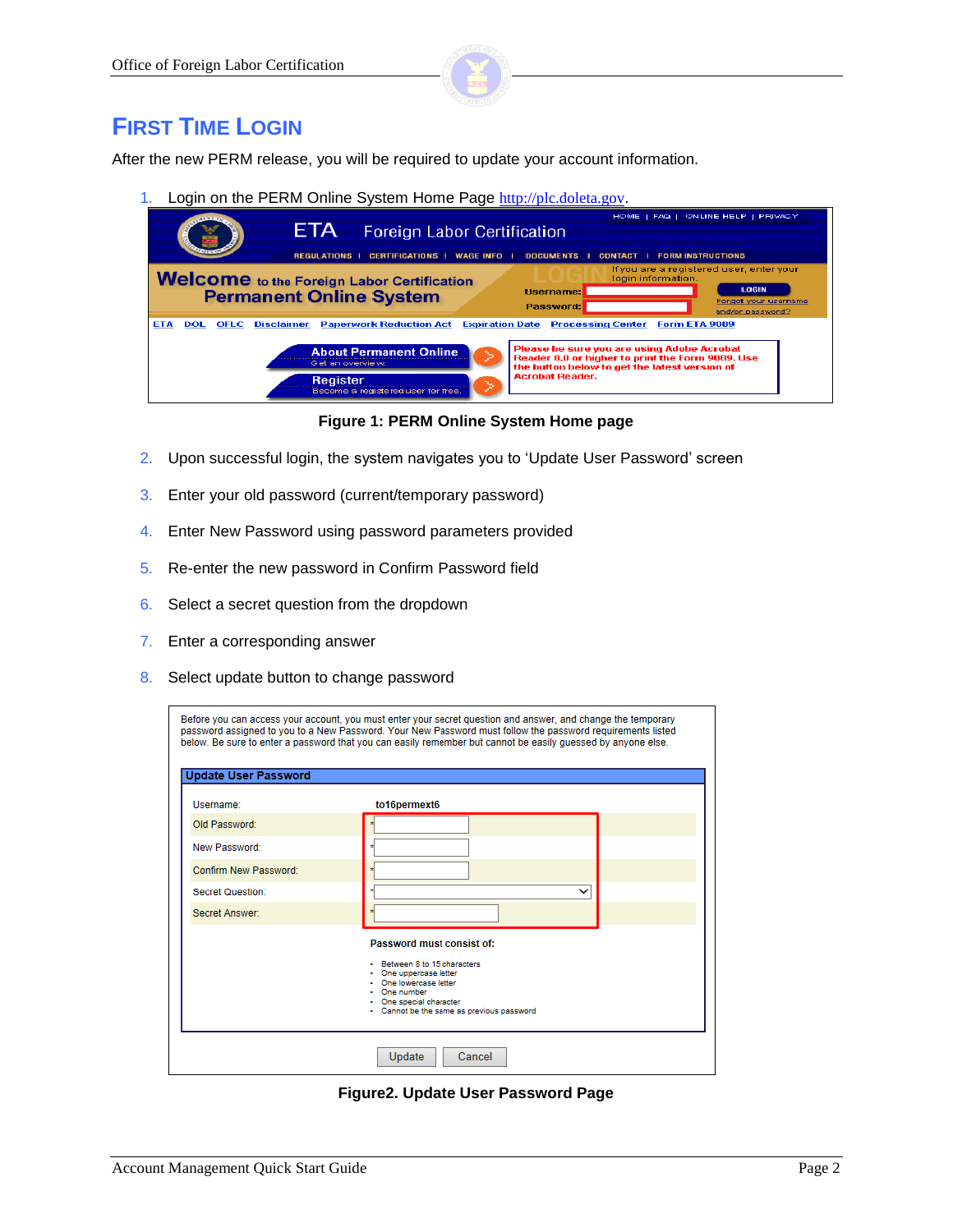

## **CHANGE YOUR PASSWORD**

You will need to change your password within 90 days of the last change. The PERM system will remind you to update your password on 75<sup>th</sup> day, 80<sup>th</sup> day, 85<sup>th</sup> day, 88<sup>th</sup> day, 89<sup>th</sup> day and 90<sup>th</sup> day by sending Account Password Expiration Warning emails to your registered email and by displaying Password Expiration Message with a reminder of last date of Password Expiration date. The message will also provide you the options of Change Password button and Continue button. By selecting Change Password button the system will allow you to update the account password. By selecting Continue button, the system will allow you to continue work on the PERM system during existing login session.

| <b>Password Expiration Warning</b>                                                                                                                      |
|---------------------------------------------------------------------------------------------------------------------------------------------------------|
| Your password is reaching expiration date (05/17/2013). Please select 'Change Password' to update the<br>password now, or 'Continue' to update it later |
| Continue<br>Change Password                                                                                                                             |

To update the account password, the account holder should follow these steps:

1. Login on the PERM Online System Home Page [http://plc.doleta.gov](http://plc.doleta.gov/)

| <b>ETA</b><br><b>Foreign Labor Certification</b><br><b>CERTIFICATIONS  </b><br><b>REGULATIONS</b><br><b>WAGE INFO</b>                                                                                                    | HOME   FAQ   ONLINE HELP   PRIVACY<br><b>DOCUMENTS</b><br><b>FORM INSTRUCTIONS</b><br><b>CONTACT</b>                                                                                                                   |
|--------------------------------------------------------------------------------------------------------------------------------------------------------------------------------------------------------------------------|------------------------------------------------------------------------------------------------------------------------------------------------------------------------------------------------------------------------|
| <b>Welcome</b> to the Foreign Labor Certification<br><b>Permanent Online System</b>                                                                                                                                      | If you are a registered user, enter your<br>login information.<br><b>LOGIN</b><br><b>Username:</b><br>Forgot your username<br>Password:<br>and/or password?                                                            |
| <b>Paperwork Reduction Act</b><br><b>Expiration Date</b><br>ETA<br><b>DOL</b><br><b>OFLC</b><br><b>Disclaimer</b><br><b>About Permanent Online</b><br>Get an overview.<br>Register<br>Become a registered user for free. | <b>Processing Center</b><br>Form ETA 9089<br>Please be sure you are using Adobe Acrobat<br>Reader 8.0 or higher to print the Form 9089, Use<br>the button below to get the latest version of<br><b>Acrobat Reader.</b> |

#### **Figure 4. PERM Online System Home Page**

- 2. Select the "My Profile" tab
- 3. Select "Login Information" tab
- 4. Select checkbox to change password
- 5. Enter "Password" adhering to the password rules
- 6. Re- enter the new password in "Confirm Password" field
- 7. Select Save button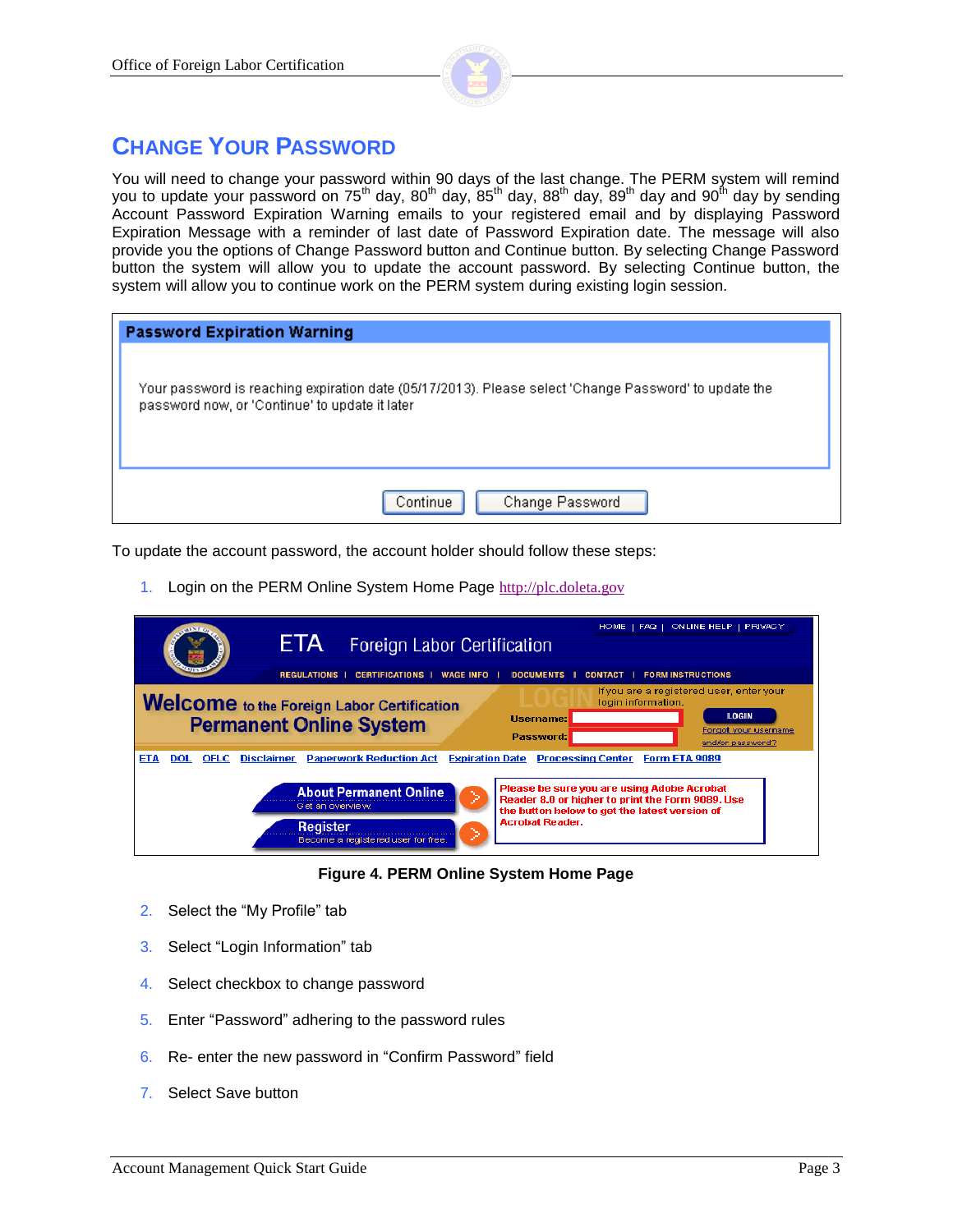

| ETA <b>D</b><br>Foreign Labor Certification                                                       |                          | HOME   FAQ   ONLINE HELP   PRIVACY                                                                                                                                                 |                                                                                                                                                                                                                                |
|---------------------------------------------------------------------------------------------------|--------------------------|------------------------------------------------------------------------------------------------------------------------------------------------------------------------------------|--------------------------------------------------------------------------------------------------------------------------------------------------------------------------------------------------------------------------------|
| REGULATIONS   CERTIFICATIONS   WAGE INFO   DOCUMENTS   CONTACT   FORM INSTRUCTIONS                |                          |                                                                                                                                                                                    | LOGOUT <sup>O</sup>                                                                                                                                                                                                            |
| <b>MY PROFILE</b><br><b>MY APPLICATIONS</b><br><b>HOME</b>                                        | <b>EMPLOYER DATA</b>     | <b>USER ACCOUNTS</b>                                                                                                                                                               |                                                                                                                                                                                                                                |
| <b>LOGIN INFORMATION</b><br><b>USER INFORMATION</b>                                               |                          |                                                                                                                                                                                    |                                                                                                                                                                                                                                |
| choose 'Undo' all the change(s) you have made to your profile will be reset to the previous data. |                          |                                                                                                                                                                                    | This is your login information. If you would like to change it, make the appropriate changes and click 'Save' when complete. Click 'Undo' to undo any changes you make. Click 'Cancel' to return to your home page. Caution: I |
|                                                                                                   |                          |                                                                                                                                                                                    |                                                                                                                                                                                                                                |
|                                                                                                   | <b>Login Information</b> |                                                                                                                                                                                    |                                                                                                                                                                                                                                |
|                                                                                                   | Username:                | $\star$                                                                                                                                                                            |                                                                                                                                                                                                                                |
|                                                                                                   |                          | to16permext5                                                                                                                                                                       |                                                                                                                                                                                                                                |
|                                                                                                   |                          | Select box to change password                                                                                                                                                      |                                                                                                                                                                                                                                |
|                                                                                                   | Password:                | $\star$<br>                                                                                                                                                                        |                                                                                                                                                                                                                                |
|                                                                                                   | Confirm Password:        | $\star$<br>                                                                                                                                                                        |                                                                                                                                                                                                                                |
|                                                                                                   |                          | Password must consist of:                                                                                                                                                          |                                                                                                                                                                                                                                |
|                                                                                                   |                          | 1. Between 8 to 15 characters<br>2. One uppercase letter<br>3. One lowercase letter<br>4. One number<br>5. One special character<br>6. Cannot be the same as previous 12 passwords |                                                                                                                                                                                                                                |
|                                                                                                   |                          | <b>Undo</b><br>Save<br>Cancel                                                                                                                                                      |                                                                                                                                                                                                                                |

**Figure 5. My Profile – Login Information Tab**

### **UPDATING AN EXPIRED PASSWORD**

When enhancement on Account Management is introduced to PERM, the PERM system will send periodic email reminders as your password expiration date approaches. The password is considered expired on the 91<sup>st</sup> day. If the password is not changed by the expiration date, you will be required to reactivate your account on the next PERM login. To reactivate the account, the account holder should follow these steps on the Reset Account page:

1. When you enter Username and Expired Password on PERM Home page [http://plc.doleta.gov,](http://plc.doleta.gov/) Reset Password page is displayed.

| <b>Reset Password</b> |                                                                                                                                                                          |
|-----------------------|--------------------------------------------------------------------------------------------------------------------------------------------------------------------------|
| Username:             | to16demo                                                                                                                                                                 |
| Old Password:         |                                                                                                                                                                          |
| New Password:         |                                                                                                                                                                          |
| Confirm New Password: |                                                                                                                                                                          |
| Secret Question:      | What make was your first car?                                                                                                                                            |
| Secret Answer:        |                                                                                                                                                                          |
|                       | Password must consist of:                                                                                                                                                |
|                       | Between 8 to 15 characters<br>- One uppercase letter<br>. One lowercase letter<br>- One number<br>· One special character<br>Cannot be the same as previous 12 passwords |